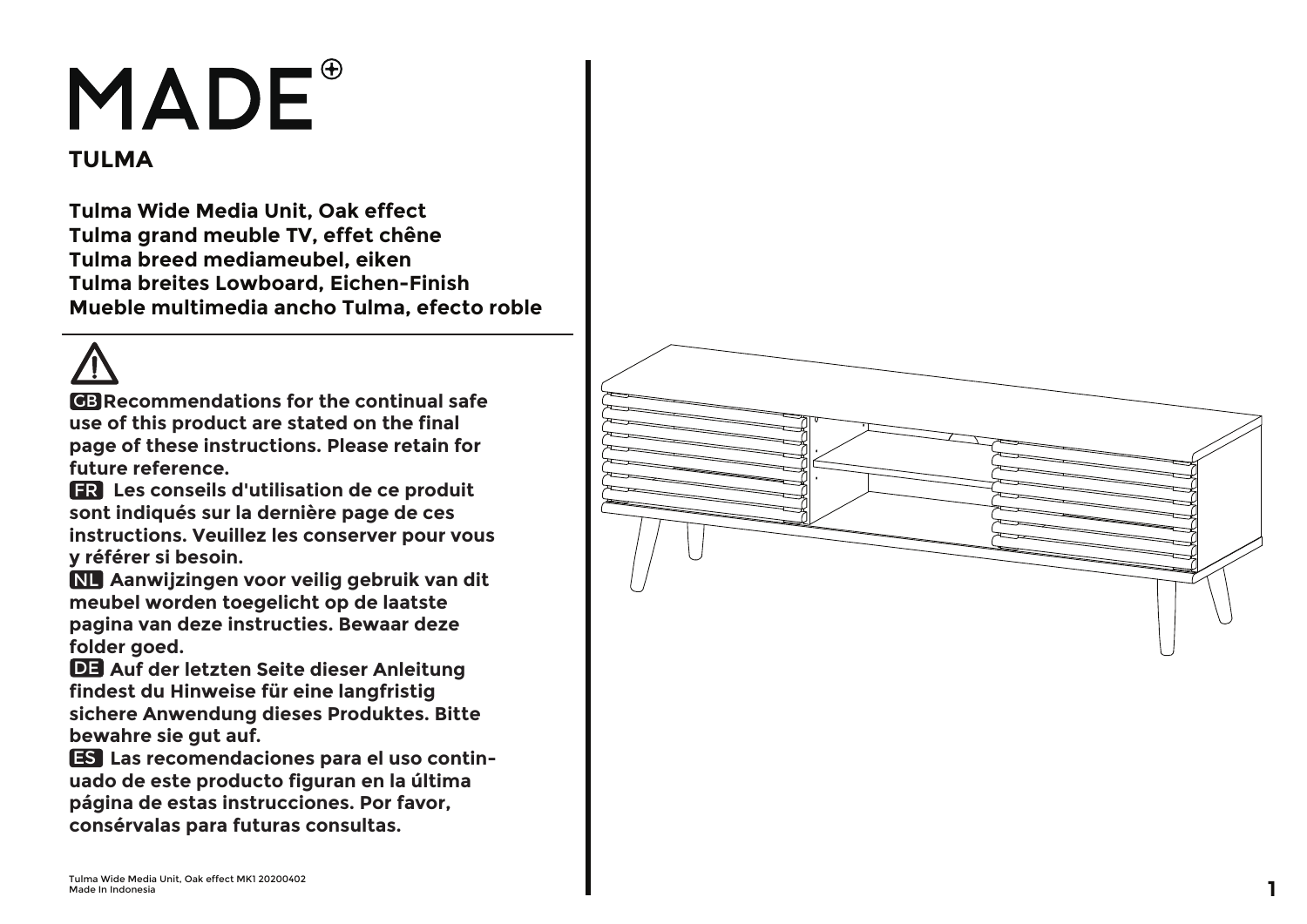





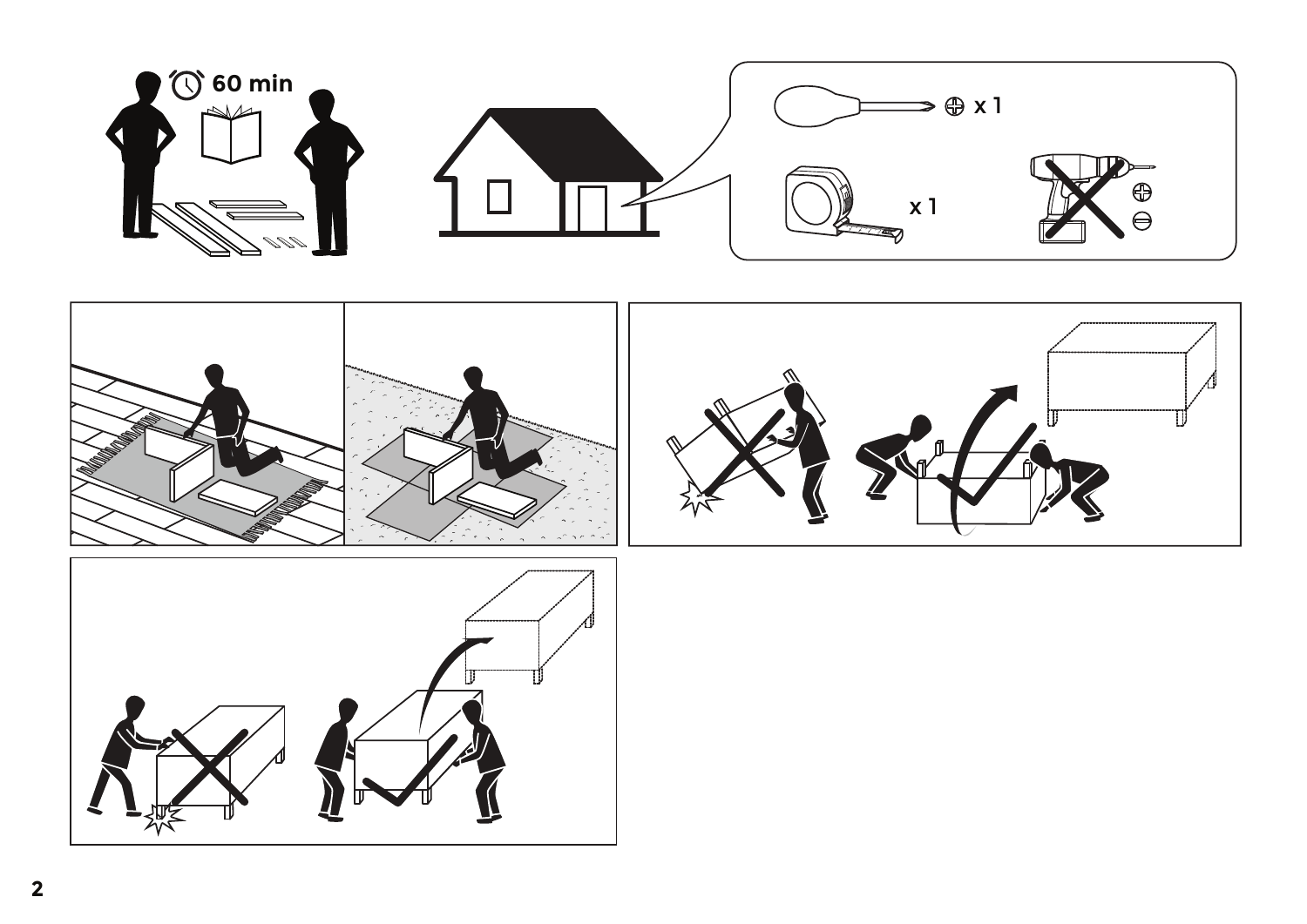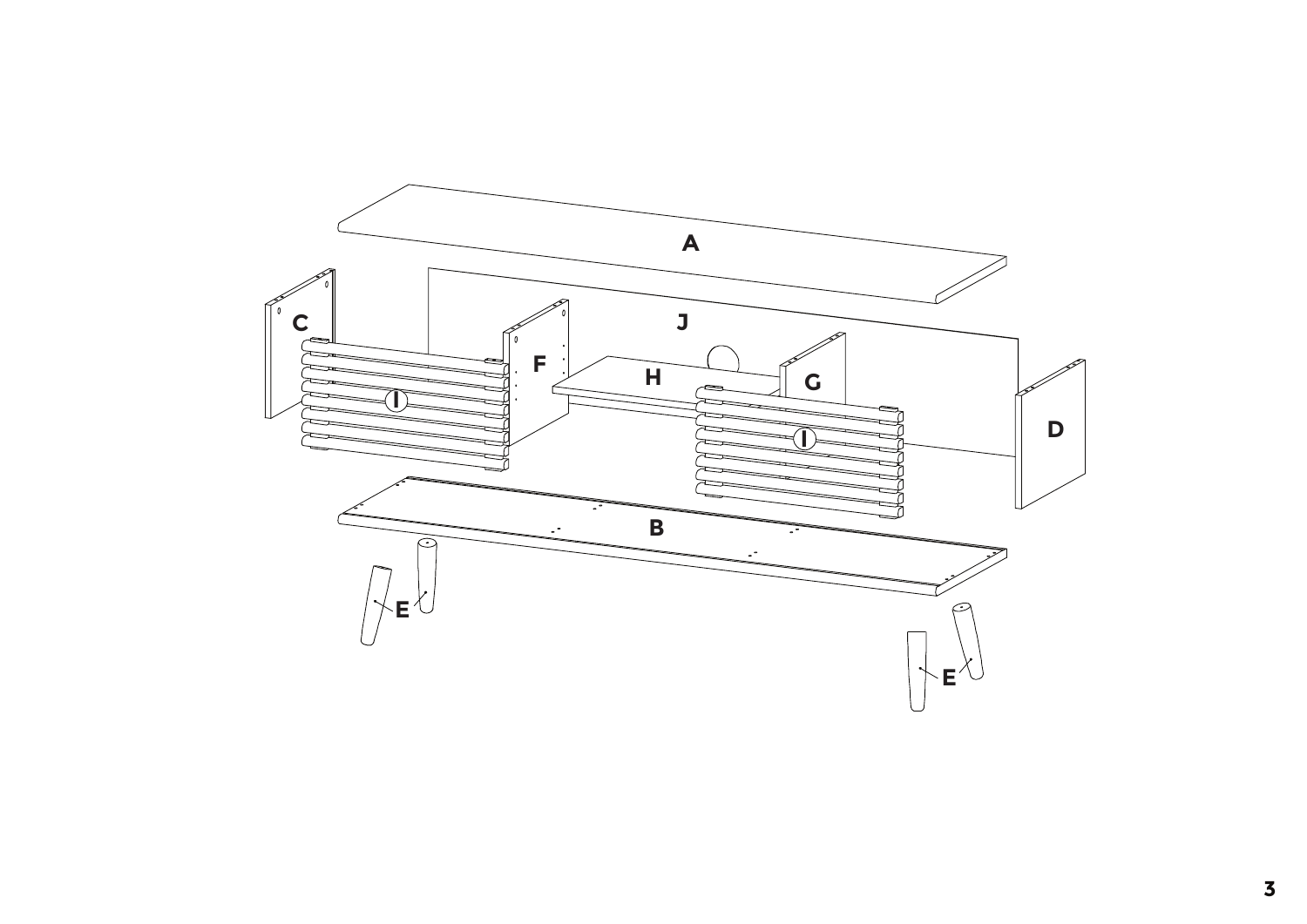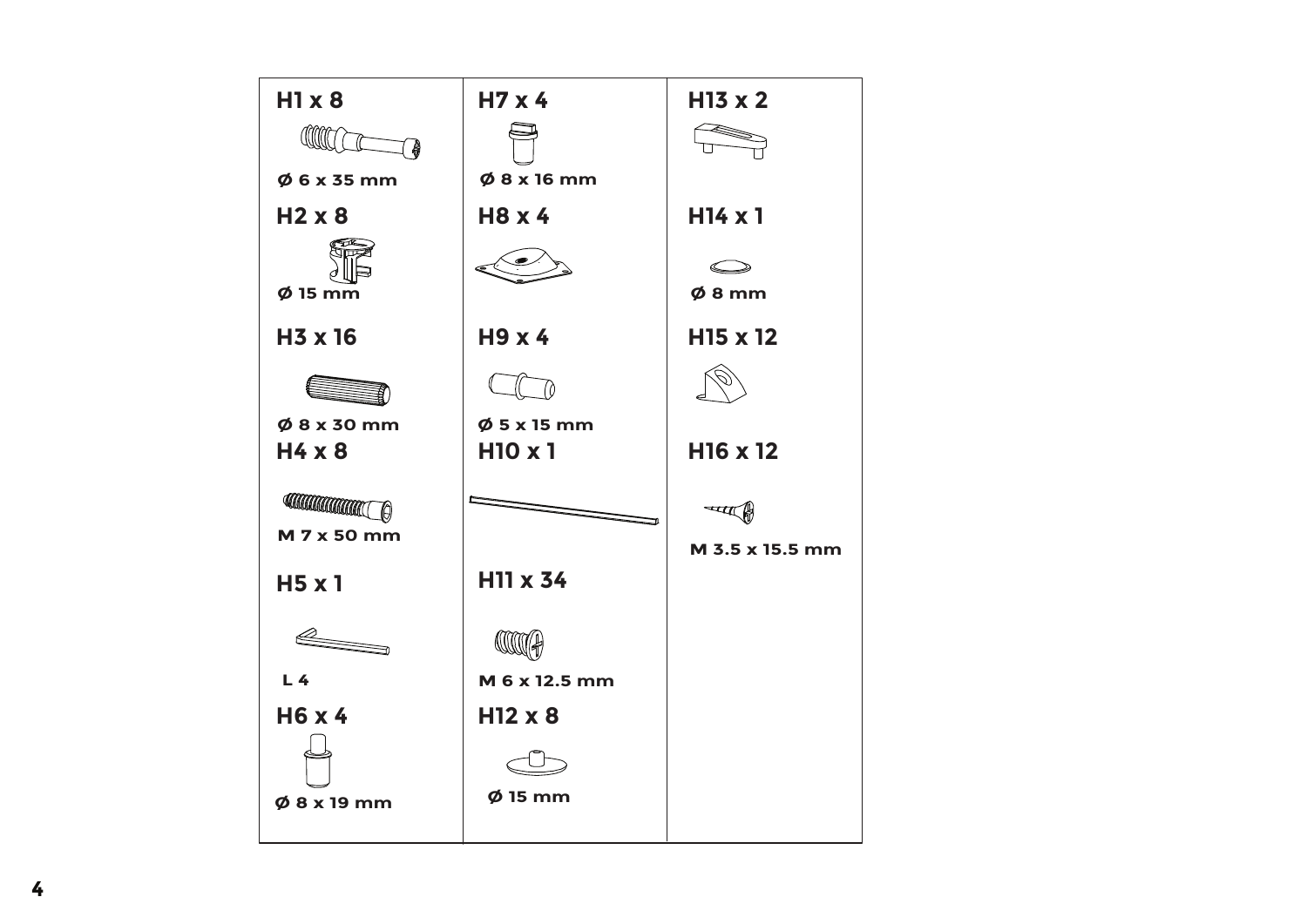

 $\overline{\mathbf{5}}$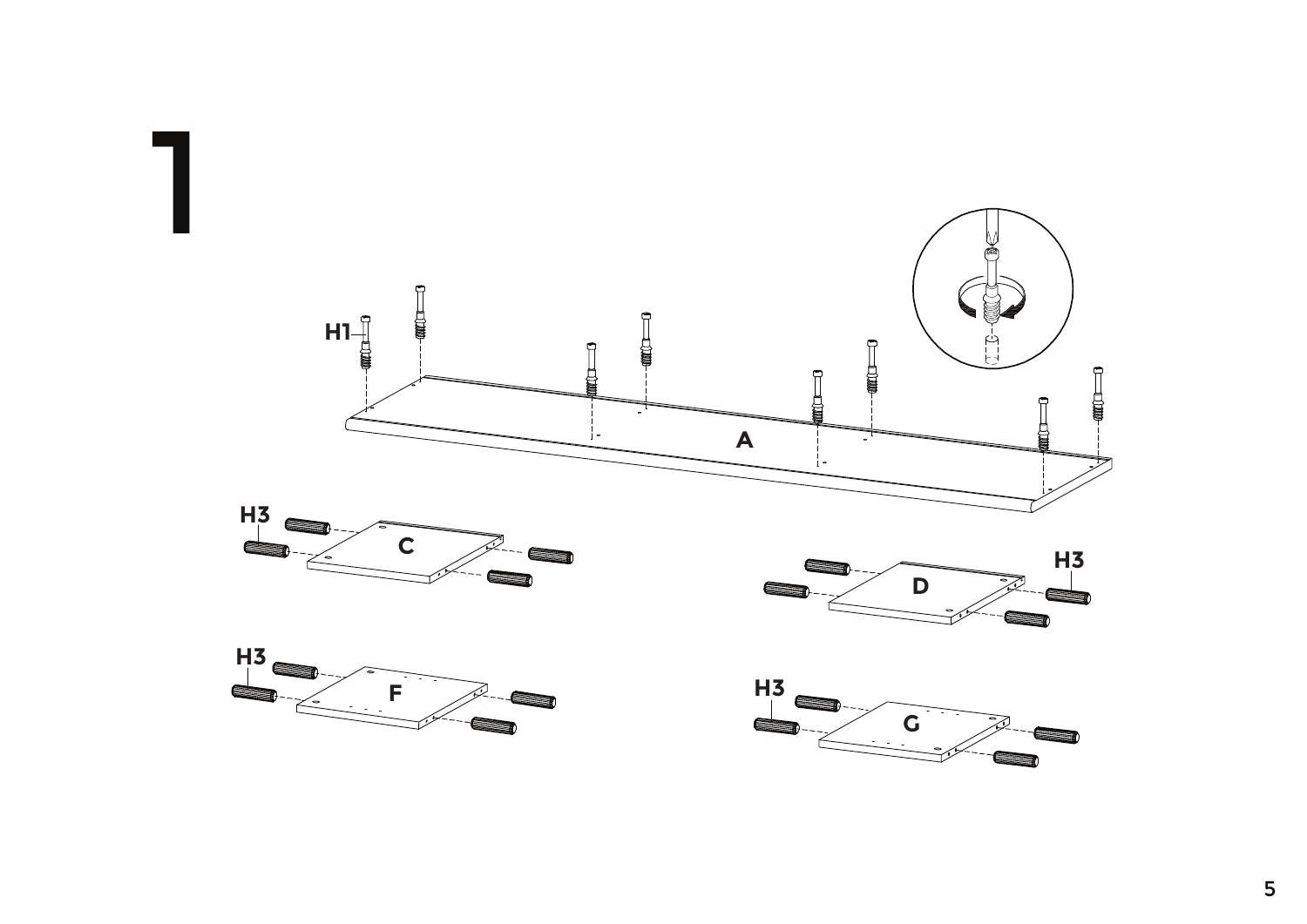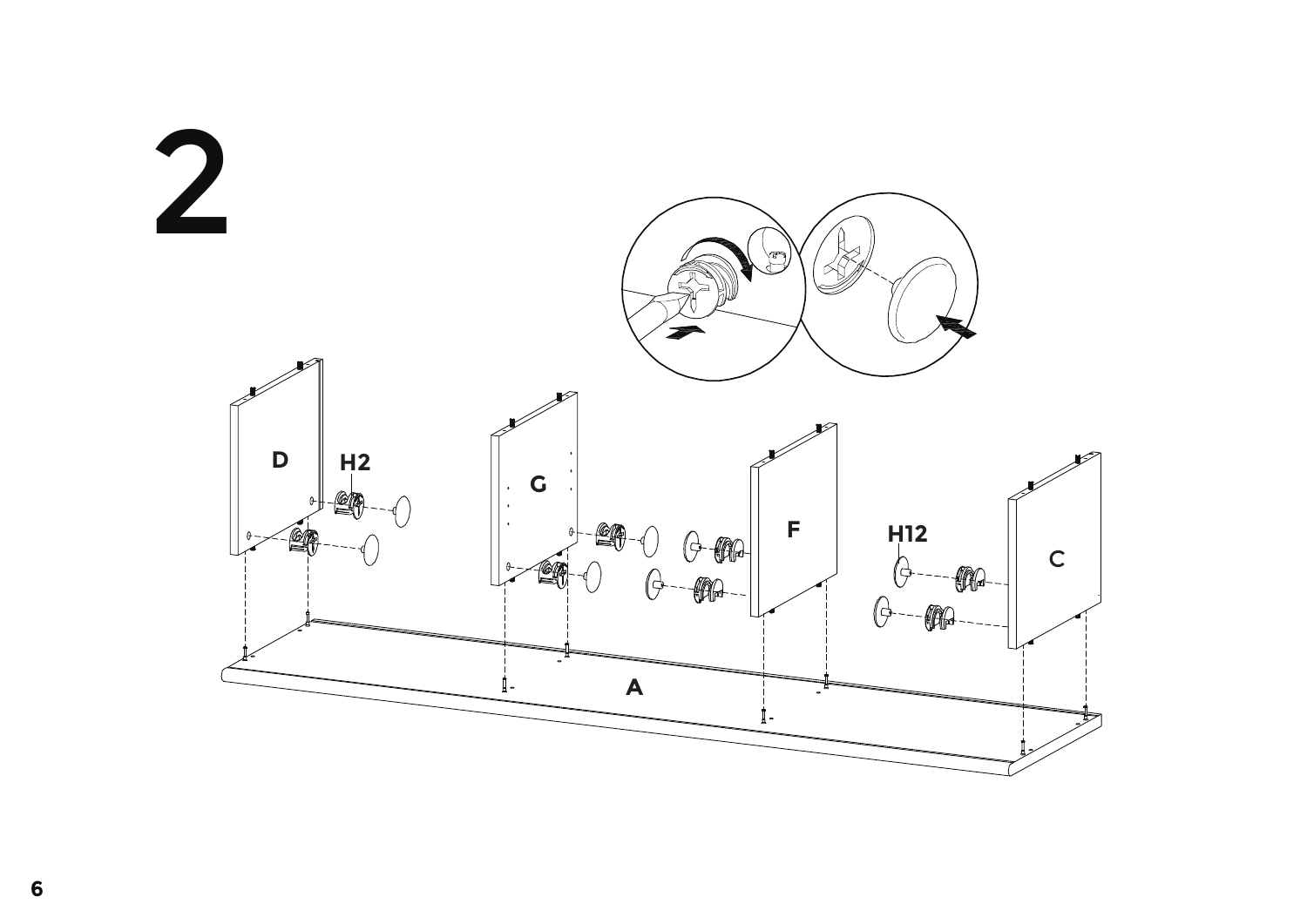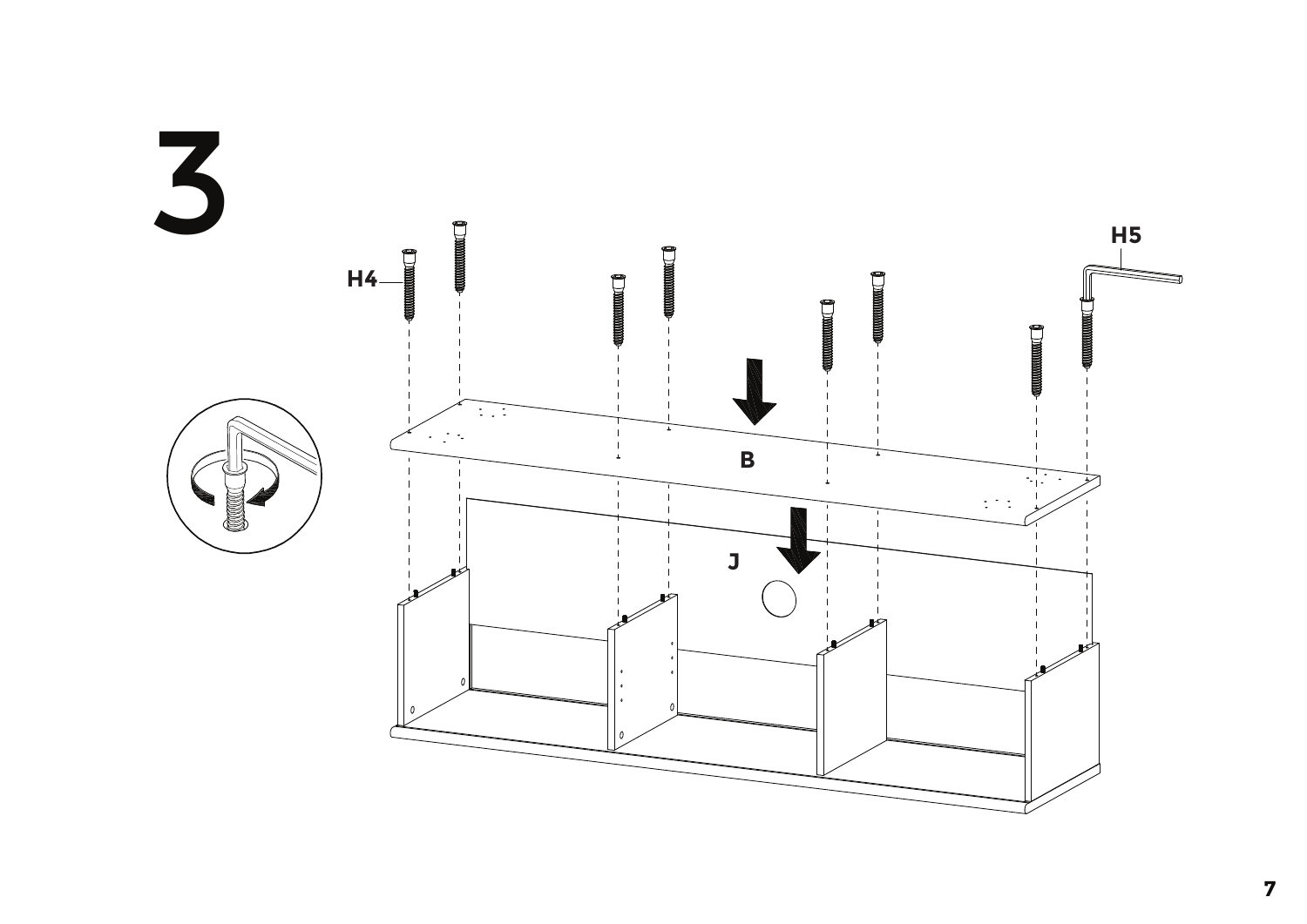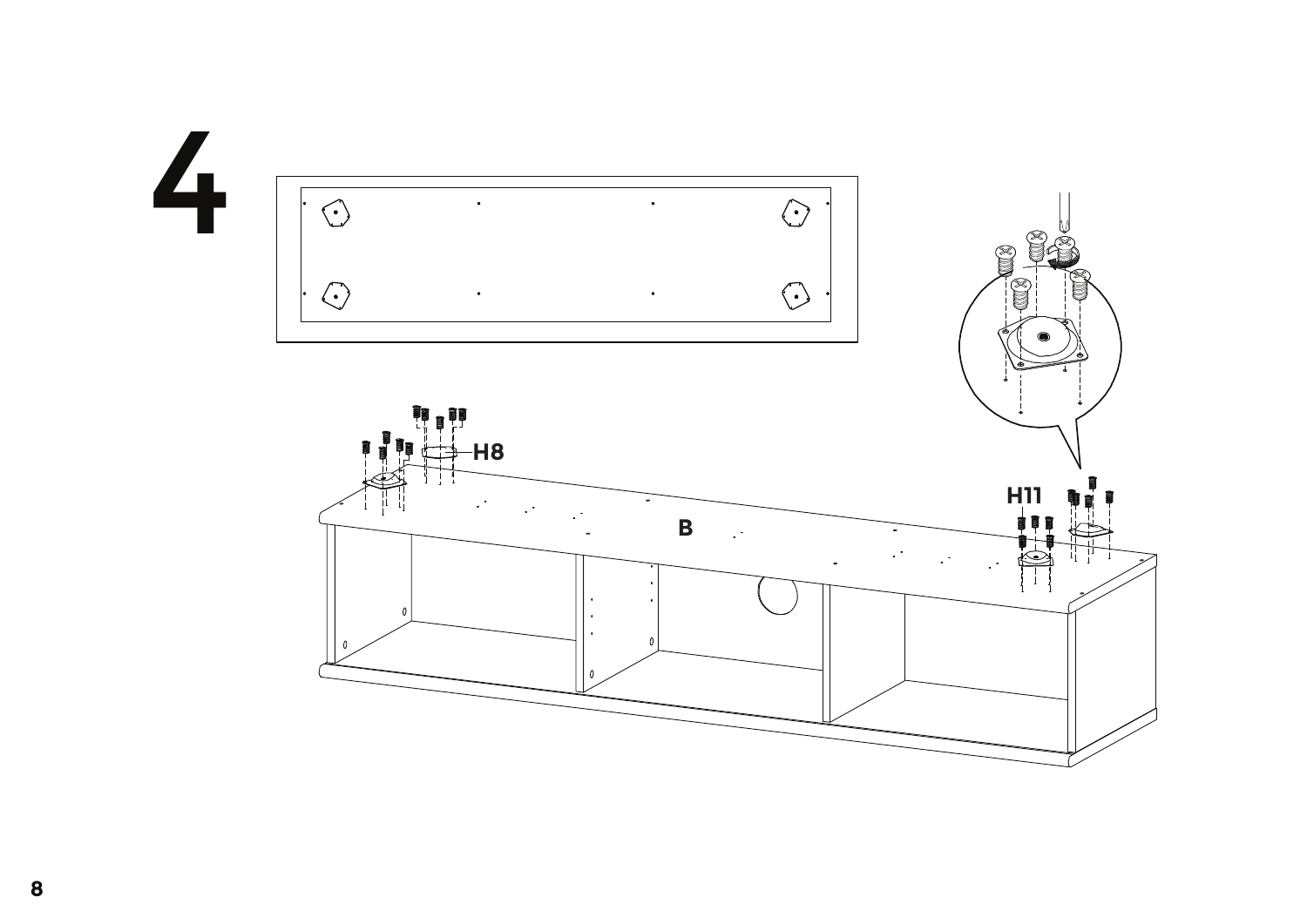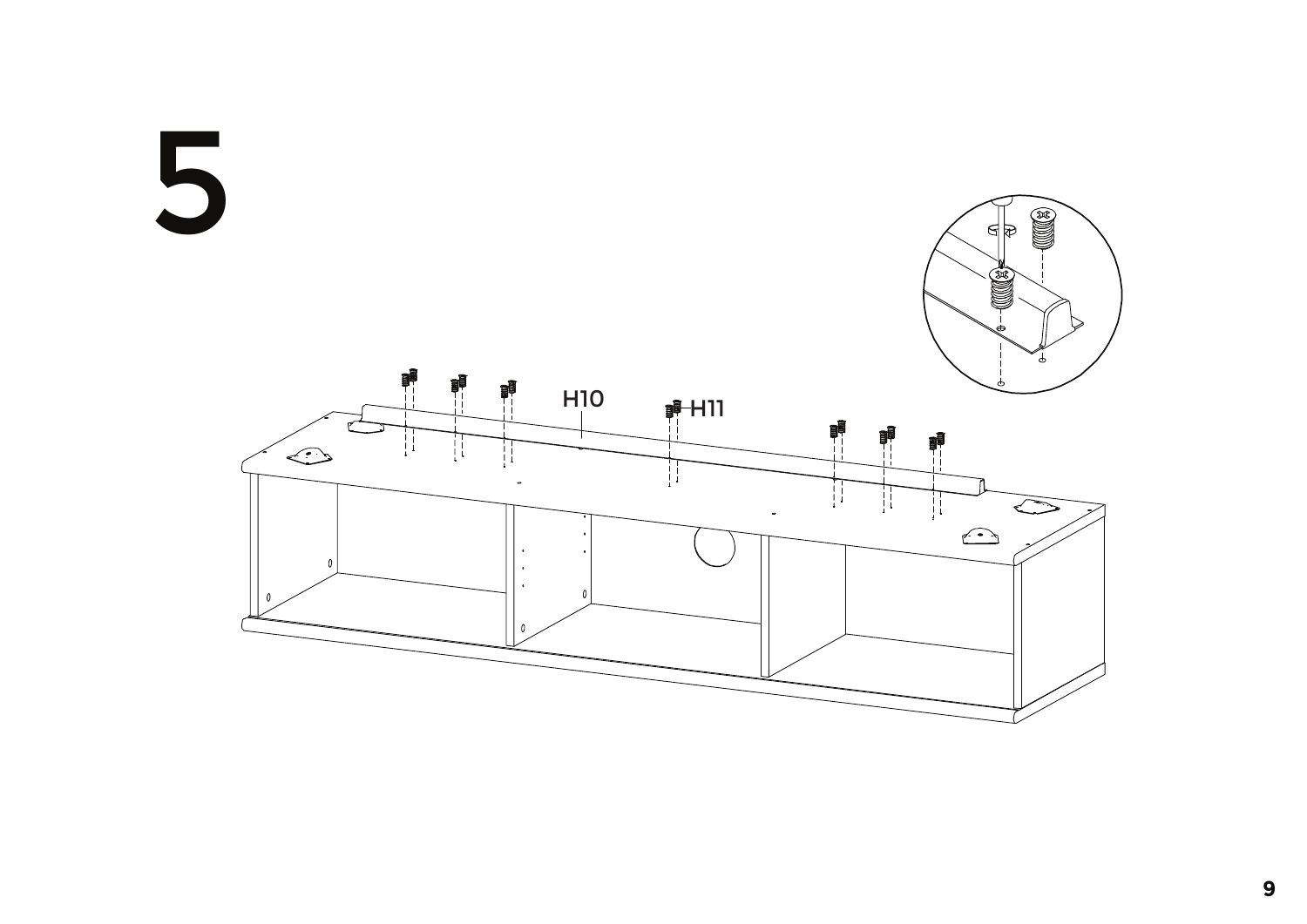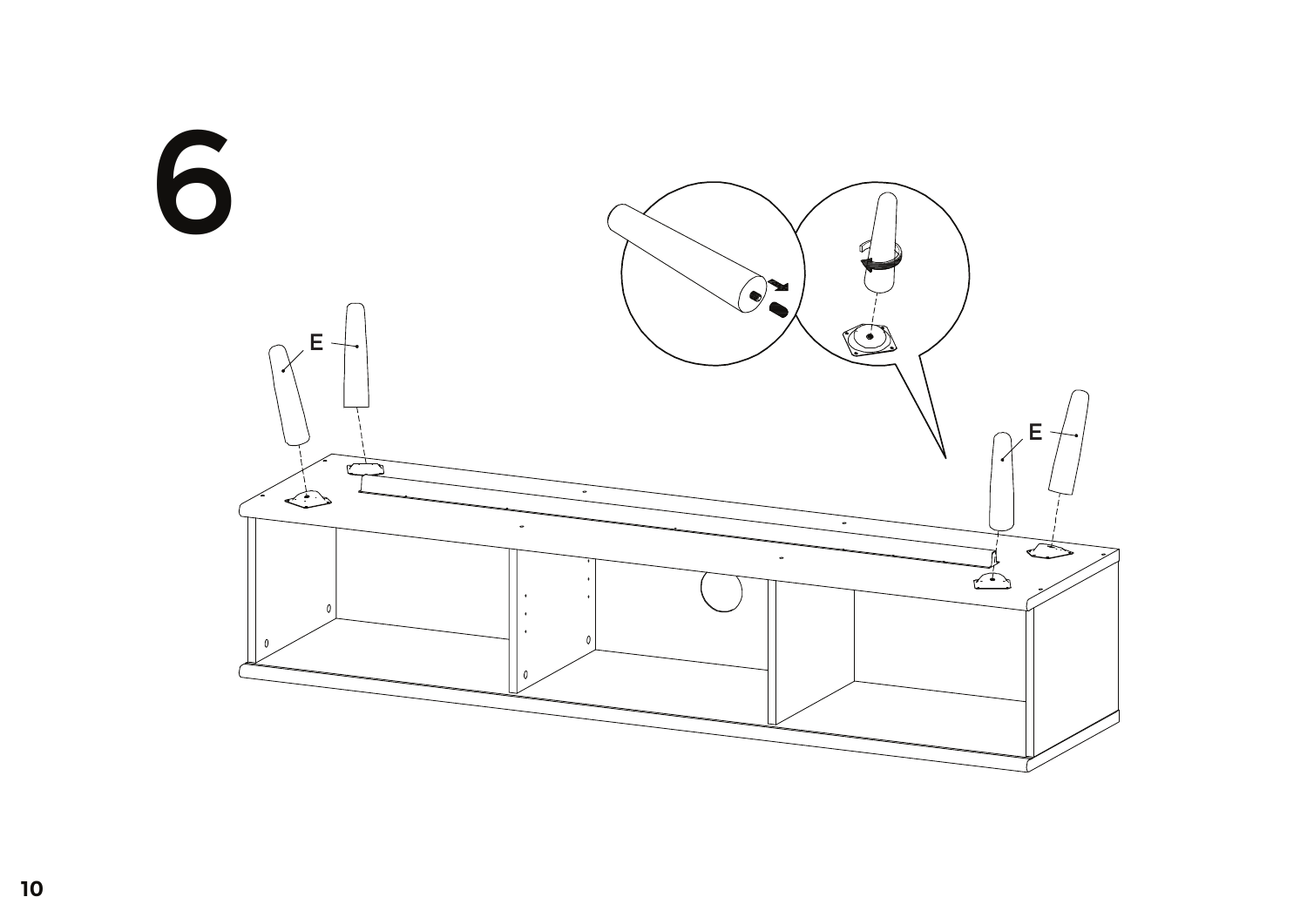

 $\overline{\mathbf{1}}$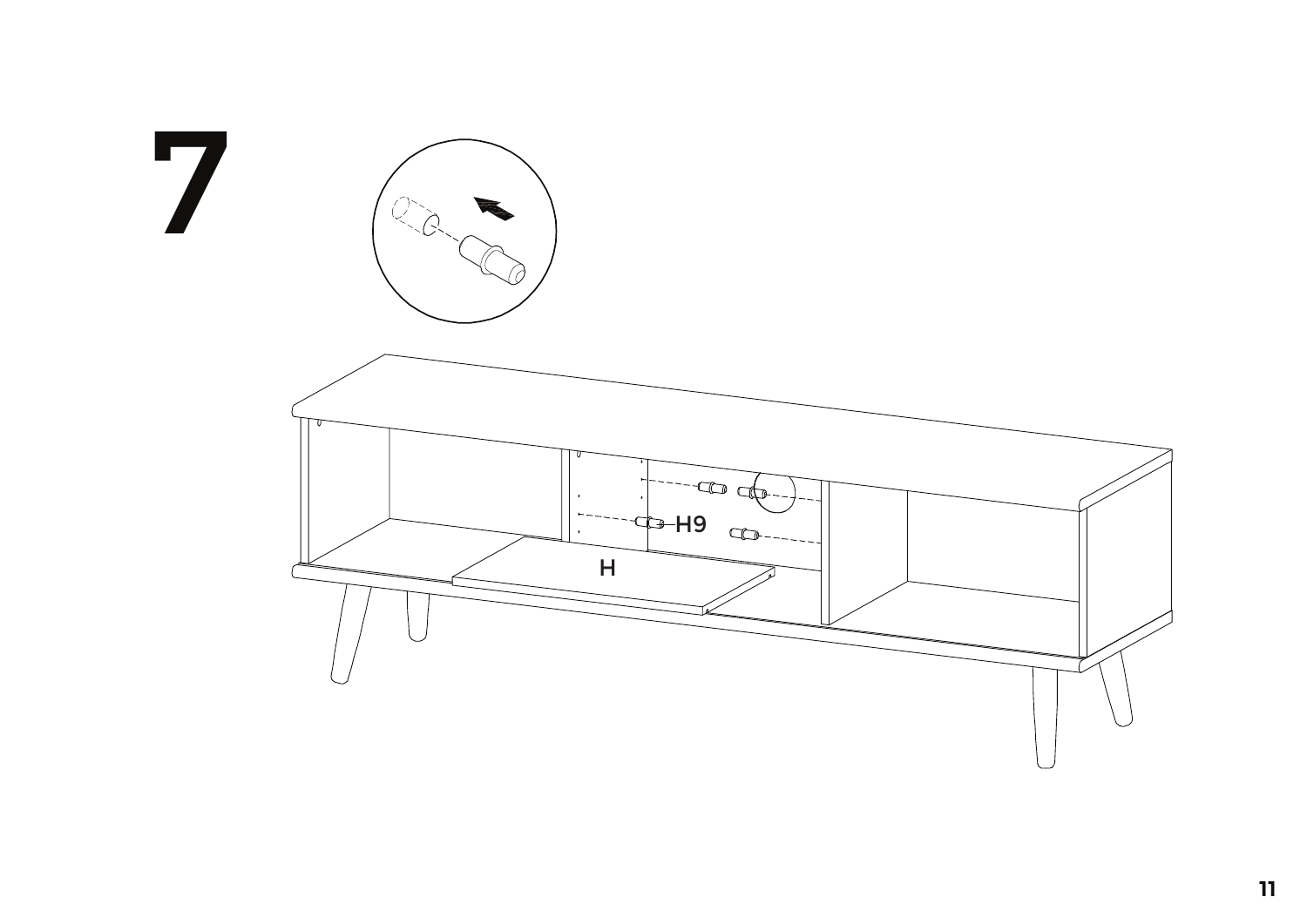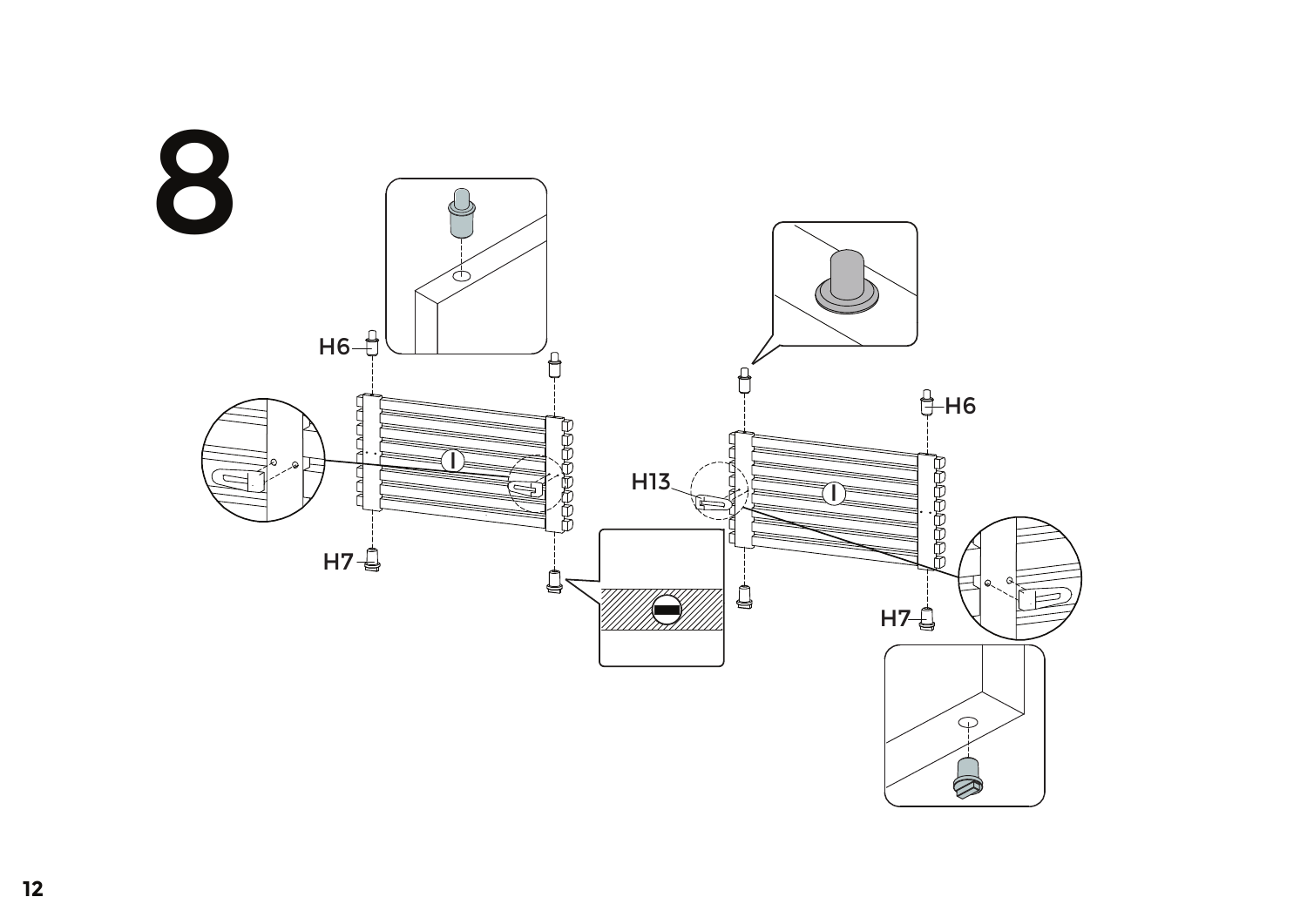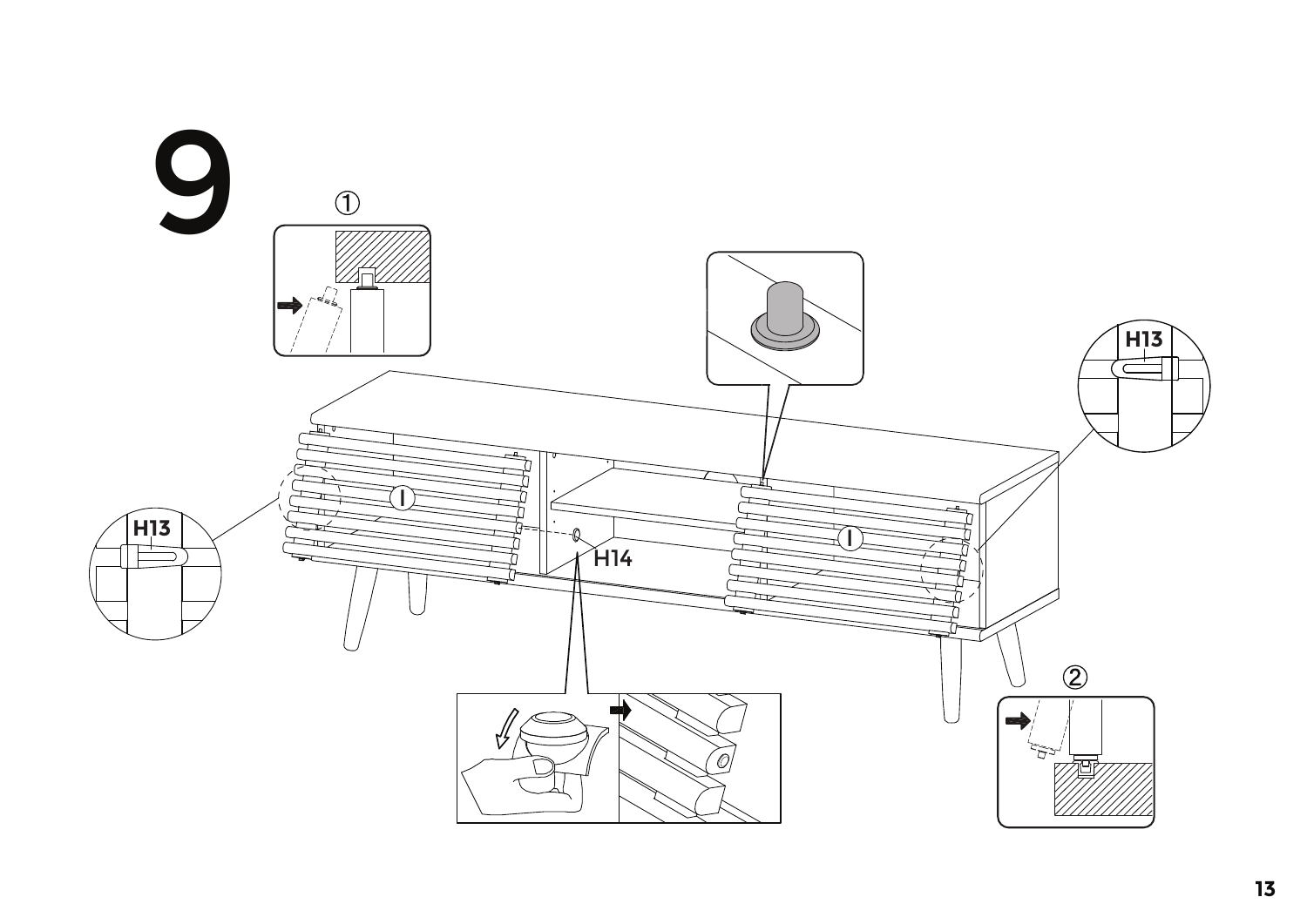## 10